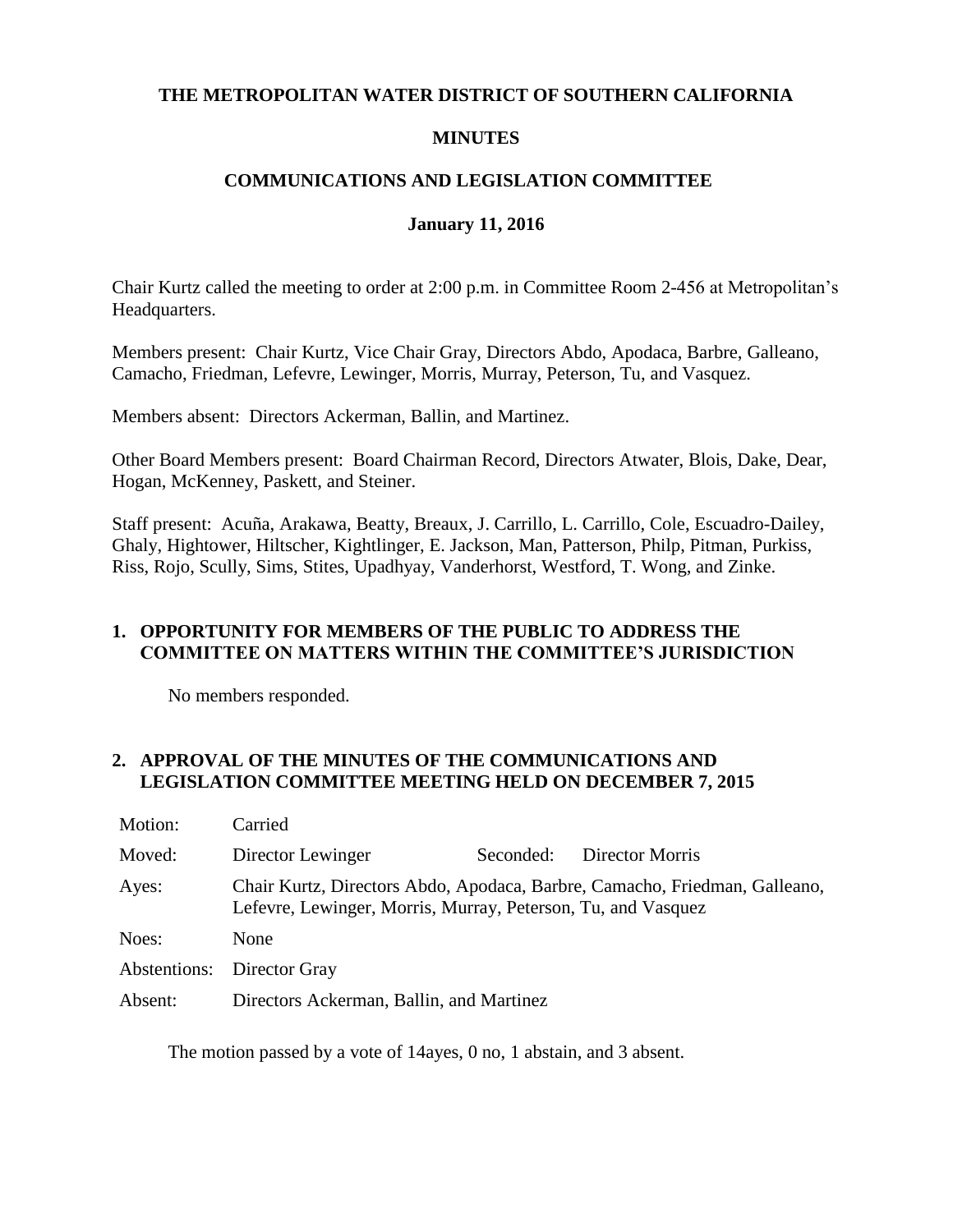#### **3. CONSENT CALENDAR ITEMS – ACTION**

None

# **4. OTHER BOARD ITEMS – ACTION**

None

# **5. BOARD INFORMATION ITEMS**

None

### **6. COMMITTEE ITEMS**

| Subject:        | Report on activities from Washington, D.C.                                                                                                                                                                                                                                                       |
|-----------------|--------------------------------------------------------------------------------------------------------------------------------------------------------------------------------------------------------------------------------------------------------------------------------------------------|
| $\mathbf{n}$ 11 | $\mathbf{u}$ and $\mathbf{u}$ and $\mathbf{u}$ and $\mathbf{u}$ and $\mathbf{u}$ and $\mathbf{u}$ and $\mathbf{u}$ and $\mathbf{u}$ and $\mathbf{u}$ and $\mathbf{u}$ and $\mathbf{u}$ and $\mathbf{u}$ and $\mathbf{u}$ and $\mathbf{u}$ and $\mathbf{u}$ and $\mathbf{u}$ and $\mathbf{u}$ and |

Presented by: Brad Hiltscher, Executive Legislative Representative

Mr. Hiltscher reported on federal matters which included:

- Overview of actions of  $114<sup>th</sup>$  Congress
- Microbead legislation
- Water conservation rebates
- Update on the Clean Water Act rule regarding the Waters of the United States
- Federal calendar
- b. Subject: Report on activities from Sacramento

Presented by: Kathy Cole, Executive Legislative Representative

Ms. Cole reported on state legislative matters including:

- Legislative calendar two-year bills, including SB 143 (Stone, R-Temecula)
- Assembly Speakership vote
- January 20 hearing of the Assembly Select Committee on Water Consumption and Alternative Sources
- Governor Brown's FY 2016/17 proposed spending plan
- Constitutional amendment by Association of California Water Agencies, California State Association of Counties and League of California Cities
- SB 814 (Hill, D-San Mateo)
- Status of pending and qualified ballot measures and initiatives for November 8, 2016 General Election.